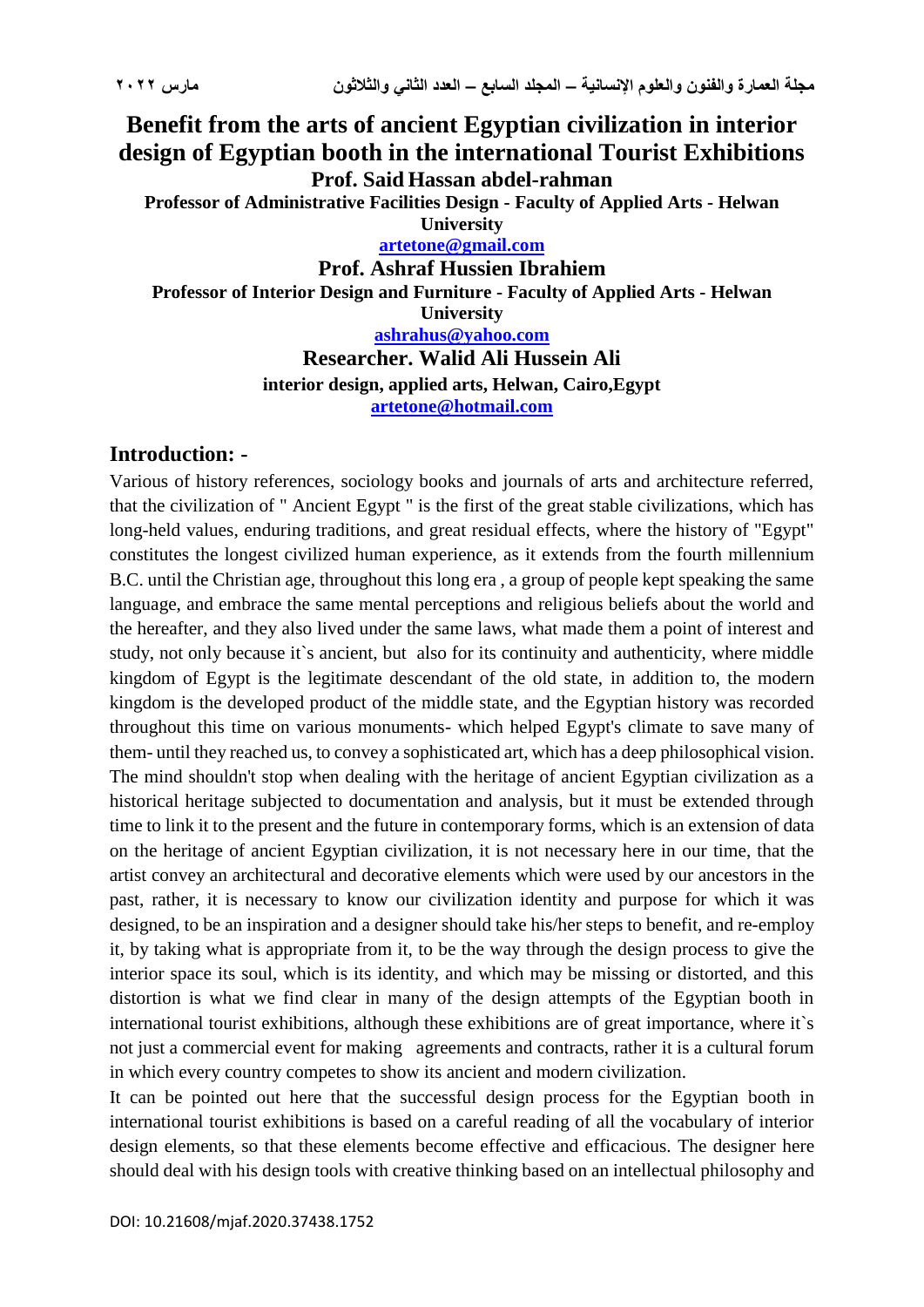with clear features and identity, and we don't need to talk about giving a clear defined identity to the Egyptian booth in international tourist exhibitions because it is sufficient for us to express the Egyptian identity by benefit from the vocabulary of the ancient Egyptian civilization arts, where these arts are unique to "Egypt", and there is no any ancient or modern civilization that has participated in the them.

**Research objective:** The research seeks to address the philosophical thought of the arts of the ancient Egyptian civilization, in order to benefit from it in presenting proposed design models for the Egyptian booth at international tourist exhibitions, as one of the important factors in tourism promotion for "Egypt".

**Research Importance:** The importance of the research is due to focusing on the importance of highlighting (the Egyptian identity) in international forums, especially tourist exhibitions, and that by providing innovative design visions, based on the utilization and conscious study of the philosophical intellect of the arts of the ancient Egyptian civilization.

**Research Hypothesis:** The research hypothesis is based on that the dogmatic philosophical thought in the life of ancient Egyptians was the main engine of the arts of ancient Egyptian civilization, it is also based on benefit from the vocabulary of the ancient Egyptian civilization arts, and recasting and employing them, can give the interior space of the Egyptian booth in the international touristic exhibitions a clear identity, that makes it one of the factors for tourism promotion for "Egypt".

**Research Methodology:** The study depends on the following descriptive and analytical approaches. Through an analytical study of the influence of the doctrine thought of the ancient Egyptian civilization on architecture, interior design and furniture, the study is also based on the experimental approach by presenting suggested models for the interior design of the Egyptian booth in some international tourist exhibitions.

**Research limits:** The research is determined by the study of thought and philosophical visions that influence the arts of the ancient Egyptian civilization during its total history (time limits), in addition to displaying samples of proposed designs for the Egyptian booth in some international tourist exhibitions (spatial limits).

# **The genesis and development of the arts of ancient Egyptian civilization: -**

The methods of ancient Egyptian art have gone through many stages of emergence and development, and stages of relapse and deterioration, and stages of maturity and prosperity, each of these stages was characterized by its own characteristics, and by tracing the arts of the ancient Egyptian civilization, we find that it went through four groups, alternating between them as follows: -

1-The stage of the emergence of methods of painting, engraving and the manufacture of statues (we don't mean sculpture) during the dawn of ancient history.

2- The beginning of the emergence of the general traditions of painting and sculpture in historical times, which began in the  $32<sup>nd</sup>$  century B.C.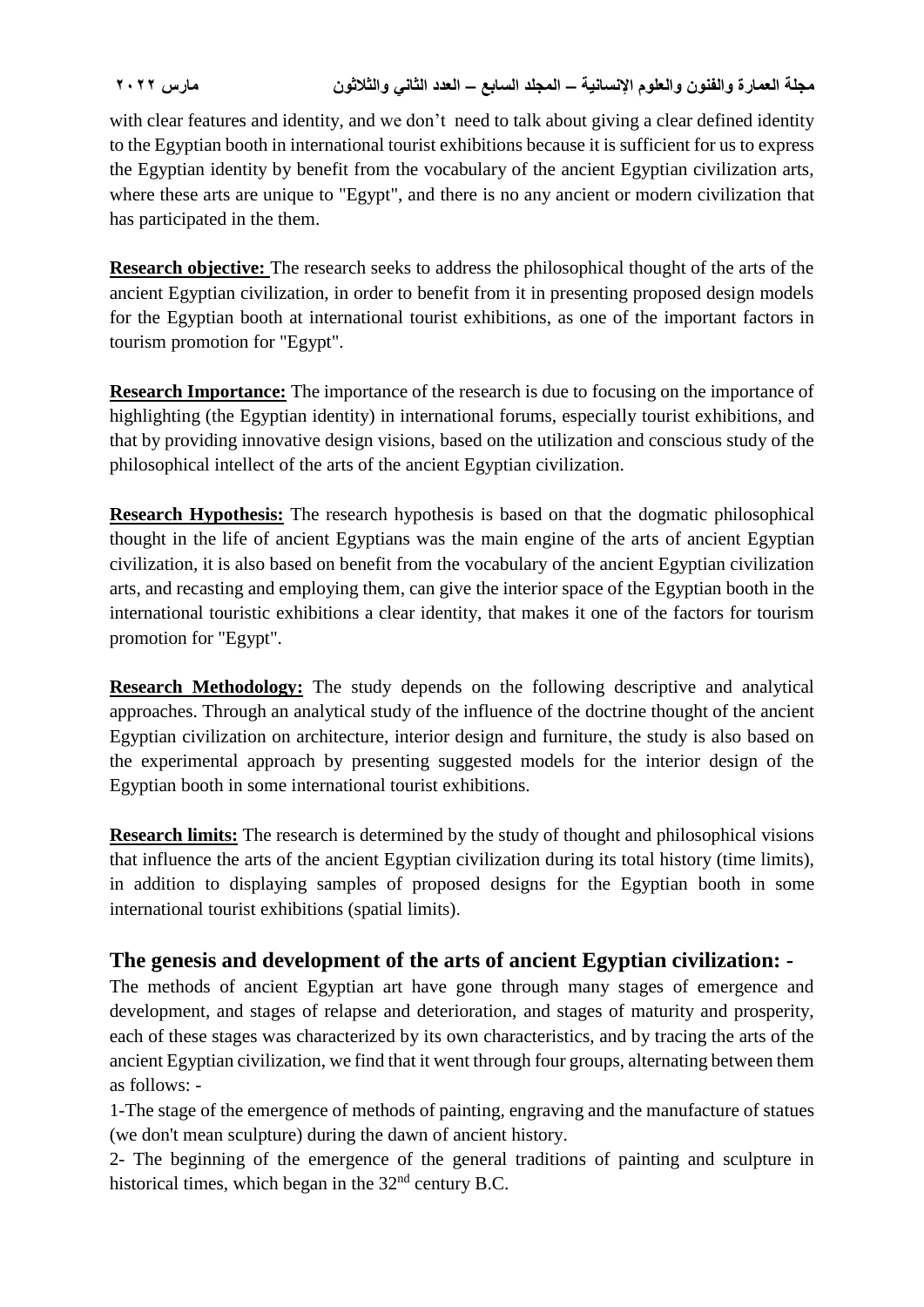3-The appearance of the outlines of the artistic character in the ancient secular, religious and funerary architecture, which began its appearance shortly before the beginning of the Egyptian historical ages, and it developed in continuous steps until, it reached to its full maturity in the midst of the modern state.

4-The Manifestations of flexibility were shaped in the styles of architecture, interior design, furniture, its doctrines, and schools from the  $27<sup>th</sup>$  BC until the end of the Pharaonic eras in the  $4^{\text{th}}$  BC.

# **Factors affecting the emergence and development of the arts of the ancient Egyptian civilization: -**

There are many external factors and influences that directly or indirectly affected the behavior, customs and natures of the ancient Egyptians, which therefore reflected its effect on their arts and manners and creativity in general. One of the most important and powerful of these influences is the nature of their land, then comes the religious beliefs, which have always been the main factor, first and strongest impulse that directs these ancestors forward, and the psychological and organic factors of the people are also among the most important factors that influenced the works and creations of the ancient Egyptians, which created an early social culture, as well as a kind of intellectual autism and semi-general behavioral and psychological stability, besides there were political and economic factors that affected thought and creativity, where political stability and constancy, in addition to the availability of human and material capabilities, whether in terms of resources or raw materials.

## **General features of the arts of the ancient Egyptian civilization: -**

There are many features that distinguished ancient Egyptian art, and gave it its specific personality and identity, so that the eye does not mistake it, even if it is part of various works of art belonging to different civilizations or different directions, the recipient of the art of ancient Egyptian civilization senses from the first look that there is a dominant law under which these arts fall, this means that there were constant features that the ancient Egyptian artist adheres to it, which includes(Humanism - Stability and Continuity - Realism - Abstraction and Summarize - Symbolism). The ancient Egyptian art is considered one of the arts with special features, whether in terms of its architectural styles, pictorial forms, or decorative frameworks, most of the scenes depicted on the walls of the tombs were mythical scenes, while we find most of the scenes recorded on the walls of the temples tended to symbolic realism as it has always been associated with religious beliefs, as for the applied arts, they oscillated between expressionism and symbolism, or both, however, its purposes varied between pure functionality and the integration between functional performance and aesthetic, dogmatic and symbolic purposes.

## **Ancient Egyptian beliefs and their artistic impact: -**

**1-The Doctrine of Resurrection and Immortality: -** The ancient Egyptians believed that there is resurrection and another life after death. This belief was the axis on which the Egyptian beliefs had grown since ancient times. They believed that a person's life does not end with his death, perhaps this belief is the revelation that prompted them to create that tremendous legacy of antiquities, sciences and arts.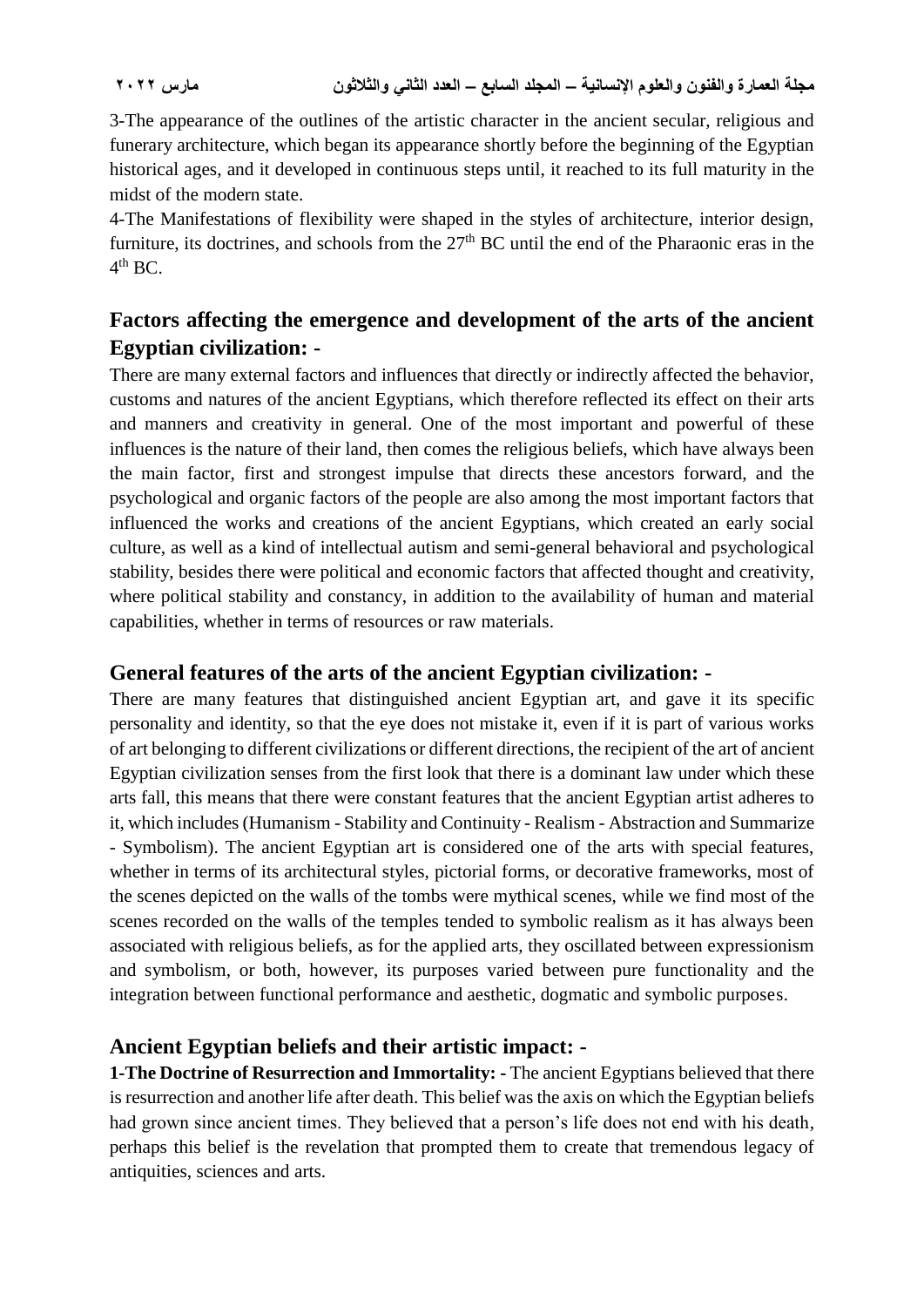**2-Beliefs Affected by Natural Phenomena: -** The ancient Egyptian is known with the abundance of his gods and the multiplicity of their forms and types. This is due to the motives that made him worship these gods was also various, as there was the great powers of nature such as the sun, the Nile and the moon. The influence of religious beliefs related to the sun was evident on the products of ancient Egypt, whether in architecture or furniture, where we find the winged sun always above the door openings and the tops of the chairs and in the covers of coffins and boxes, and the ancient Egyptian also believed that the god "Ra" - which symbolizes the sun - boarded a large boat on a journey crossing from east to west, therefore, these boats were known as sun boats. examples include sun boats of king Khufu, which were found near the base of the great pyramid.

#### **3- In addition to that, there are beliefs influenced by the worship of animals such as "lion", reptiles and insects such as "snake", birds such as "falcon,"**

**4- Beliefs Affected by the most important Egyptian amulets** - Such as (the amulet "Ankh" or "the key to life-:(" The amulet "Ankh" is the symbol of eternity and immortality in the other world, it was taken from the form of the vertebrae as the pillar of life, and high priests and kings have carried the key to life, where it was made of gold as a symbol of immortality because it is the only metal that does not rust. The ancient Egyptians also believed that the amulet "Ankh", if combined with another amulet called " *was* or *scepter*" and were placed at the entrance to the house, would protect the inhabitants of the house from the eyes of evil and envy.

**5-Beliefs Affected by Color: -** The ancient Egyptians used colors to symbolize and express different ideas and visions, where he used the green color to symbolize the fertility of the Nile, the face of the Sphinx was colored red, which indicates raising the status and value of this person among the old Egyptians, the Egyptian color tones have always tended to explicit colors, that was considered a tradition and compatible with the natural thought that ruled the Egyptian mentality, so he took the red color from the color of the sun, the blue from the color of the sky, and the green for the plants, and the yellow color from the desert and sand.

## **Elements of artistic and architectural formation in ancient Egyptian art: -**

There are many elements of composition used by the artists of ancient Egyptian civilization, they used the "point" in the shape of circle square, or diamond in their early ages, they also used it as a complement to some decorative compound designs, and they also used the "line" in its various forms, especially the broken line, which was an important decorative unit symbolizing water, in addition to that, the artist was interested in decorating spaces and surfaces with decorations inspired by nature, where he derived his decorations from everything that his eyes saw or fell upon his sight, therefore, geometric motifs and floral motifs appeared, that were inspired by various plants such as papyrus and lotus.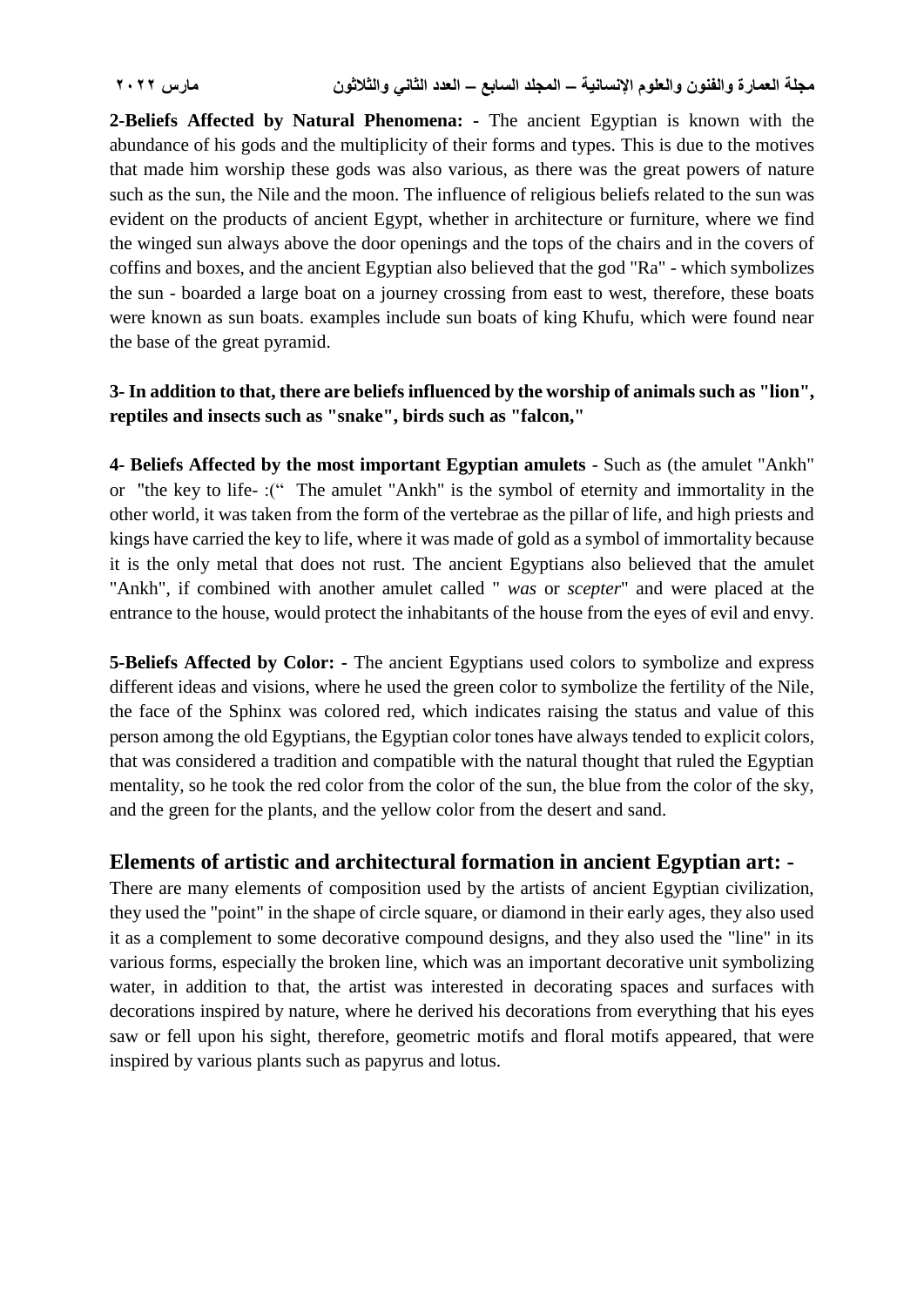# **Means of artistic and architectural formation in the arts of the ancient Egyptian civilization: -**

The means of formation used in the arts of the ancient Egyptian civilization had a positive role in highlighting and emphasizing the elements of artistic works, in the art of architecture, the means of architectural formation had a great impact to highlight the suggestive meanings of the Egyptian architecture and its vocabulary, which affects the psyche of the viewer of its buildings, one of the most important methods used in artistic and architectural composition in the art of ancient Egyptian civilization is the following( material - color - light - ornaments and cornices ), this is in addition to the columns, as the artist was affected by the ancient Egyptian civilization when dividing the column by the human body, the base of the column is what carries it, just as the legs carry the human body, and the body of the column was like the body of a human being, and the crown represented his head. We can say that, the ancient Egyptian architect and designer was not afraid of using and employing columns frequently in his architectural models, there are more than a hundred columns in the lobby of the Karnack temple. Sculpture is also one of the important means of forming in the arts of the ancient Egyptian civilization, the artist took advantage of the great extension of the surface and facades of the temples to form sculptural works of art, which was the most successful examples for formation of artistic expression, where the ease of expression was achieved through the finer details, and also obelisks are a major distinguishing feature of ancient Egyptian sculpture.

#### **International tourist exhibitions: -**

Exhibitions are considered one of the civilization requirements that coincide with the mechanisms of human progress, in addition to being an important source for the development of culture and human sciences in all their specializations and types. It also reflects the progress of nations in various aspects of civilization, in addition, exhibitions are an important and necessary way to display products on different types and forms, it is a field for all-new experiences, whether at the marketing level of products or the level of arts of construction, architecture and interior design in all its elements. Tourist exhibitions, in particular, do not seize at being an important economic and marketing recipients, rather, it goes beyond this to become a major cultural celebration in which the nations of the world compete to show their ancient and modern civilizations.

#### **The concept of the tourist exhibition: -**

Exhibition or Expo is defined as an urban space include architectural spaces, which are varying in their sizes, so that they are equipped with all the necessary means to display goods, products and services of all kinds which are called "exhibits", and if exhibitors from all over the world participate in the exhibition, the exhibition will acquire the status of "International", this display process takes place for a certain and specific time period, as for the tourist exhibition, its activities focus on marketing services for the tourism products, it also holds meetings between companies specialized in the field of tourism.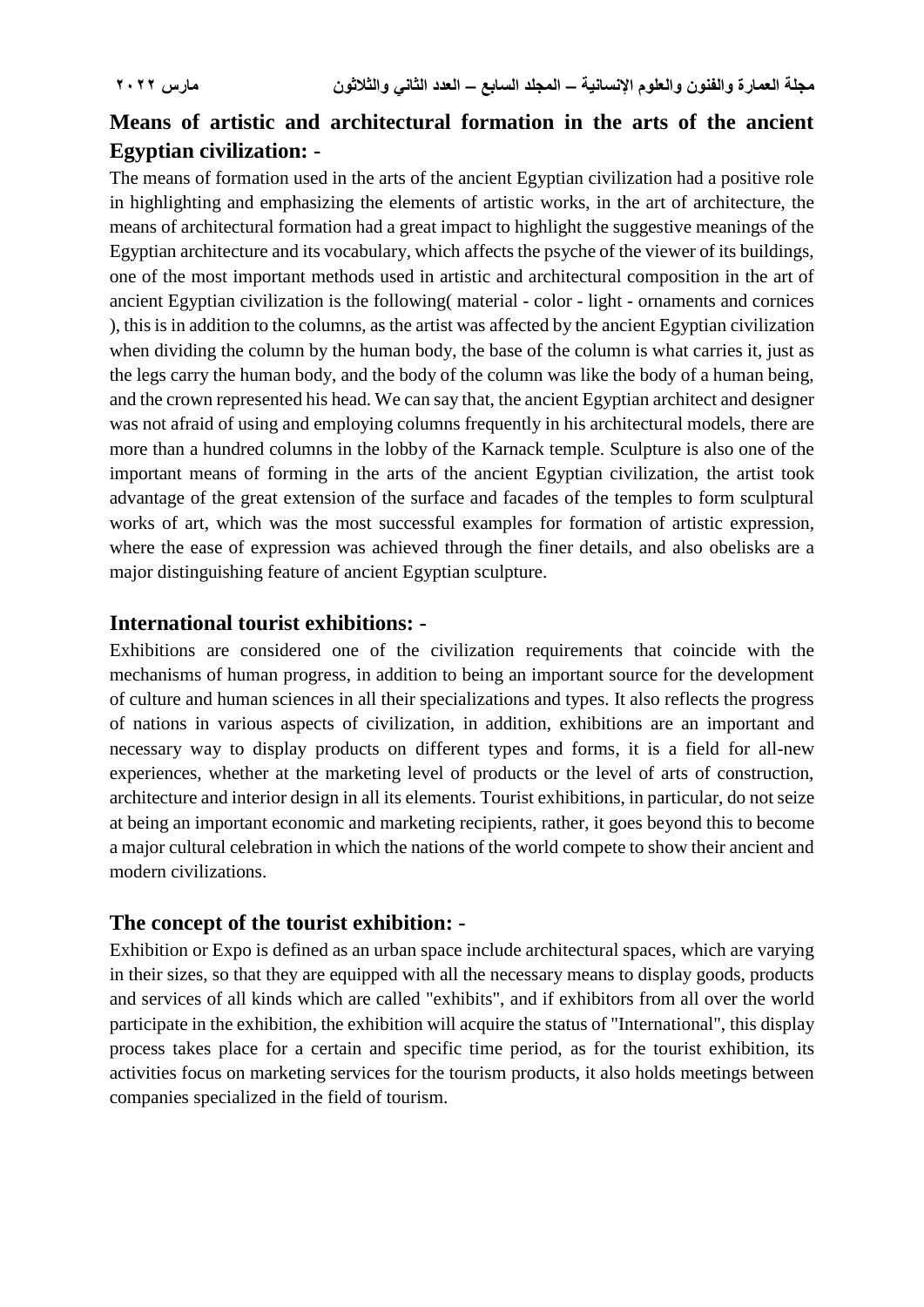## **International tourist exhibitions in which "Egypt" participates annually: -**

The Egyptian state, represented by the (Egyptian Tourism Promotion Board - the Egyptian Ministry of Tourism) is always keen to participate in most of tourist exhibitions, that are held in different countries of the world, considering that Egypt is one of the world's largest tourismattracting countries while the "United Kingdom, Germany and Russia" are the world's largest exporting countries to tourism, so many major tourist exhibitions are held on such territories.

# **Executive mechanisms for the participation of "Egypt" in international tourist exhibitions: -**

The Egyptian Tourism Promotion Board is submitting a local tender for the design and implementation of the Egyptian Pavilion at international tourist exhibitions in accordance with a set of requirements and standards, which include-: The design of the Egyptian booth must convey a good mental image of " Egypt", through which the viewer feels the beauty of the design and its power to illustrate the character of Egypt through Egyptian civilizations.



#### **Design considerations for exhibition Booths in the international tourist exhibitions: -**

Booth is defined by a specific space that is built for the purpose of display within it, and the formation of booths at international tourist exhibitions is done by dividing the grand exhibition hall into spaces, which ranging from different spaces to be in the form of booths, which is allocated to the countries participating in the international exhibition, provided that each country builds its own booth according to its design vision.

#### **The Different styles of the plan design of booths in the tourist exhibitions: -**

The planning of movement paths within the spaces of the exhibition halls creates exhibition spaces, which is known as the booths, and which its shapes vary in the plans according to the locations of the specific movement paths, that may consist of main paths only and form adjacent spaces, or they may contain subpaths, forming spaces with multiple interfaces**.**



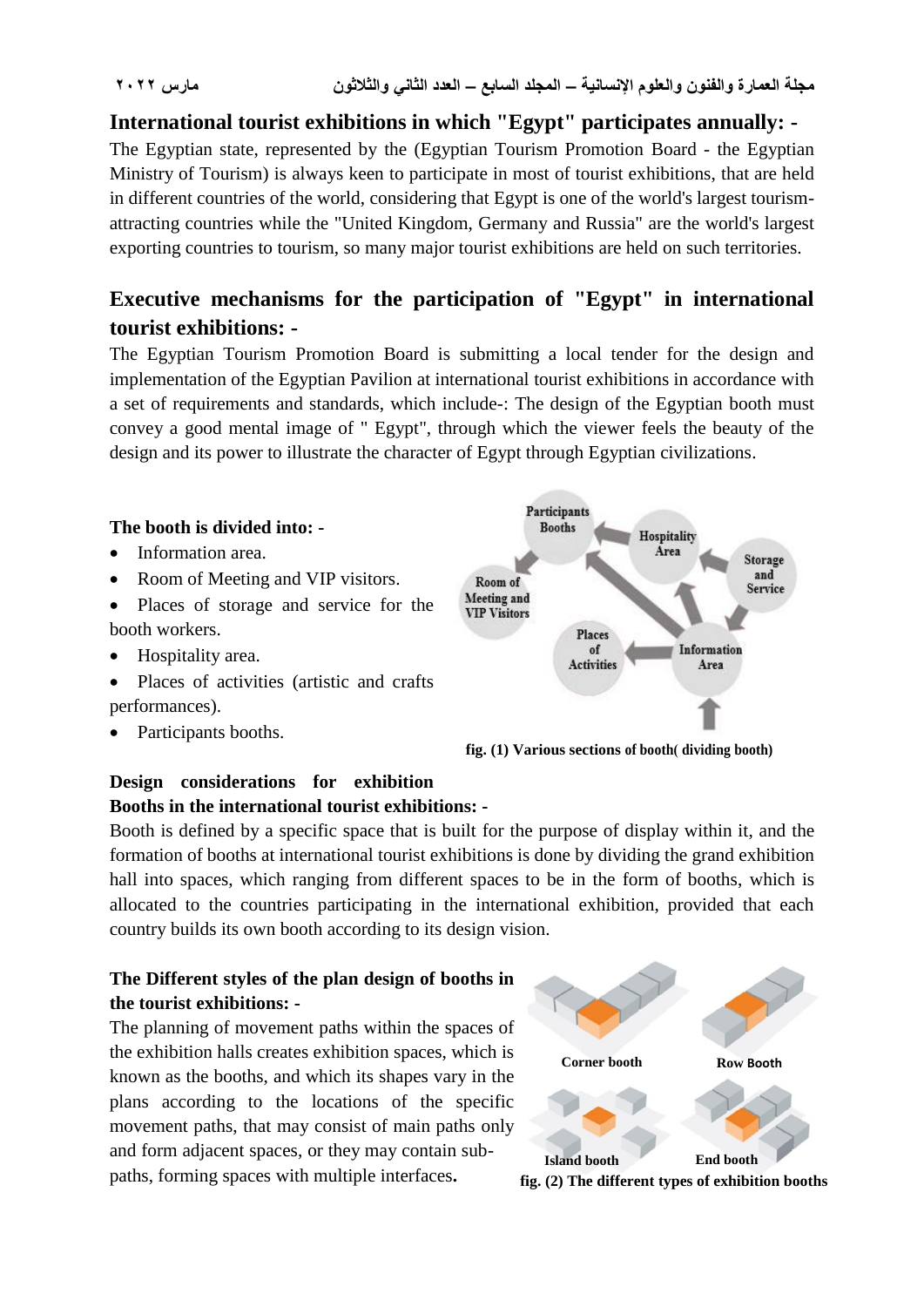**1- Row Booth: -** It is described as a standard booth, it has one façade, and sometimes it has two opposite facades.

**2- Corner booth: -** The corner booth is formed at the end of perpendicular rows, with two adjacent facades.

**3- End booth: -** This type of booth is formed at the ends of parallel rows, and has three facades.

**4- Island booth: -** It is an open booth from four sides, surrounded by movement paths from all four sides, this style of booths is most widely used in international tourist exhibitions.

#### **Factors affecting the design process of the Egyptian booth in international tourist exhibitions: -**

There are two main factors affecting the design of the plan of exhibition booths in the international tourist exhibitions: -

1- The location of the booth in relation to the other booths, which is known as the interior organization for the distribution of the booths of the participating countries.

2- The second factor is the organization of the participants or exhibitors within the booth for each country, and the intellectual direction of the interior design of the exhibition booths of international tourist exhibitions is based on taking into account functional considerations in the interior spaces, which are based on the following: -

• Create the necessary spaces and identify the appropriate areas to contain the various activities.

- Achieving good levels of functionality by providing the required needs within the spaces.
- Taking into account the functional relationship between the spaces.
- Taking into account the area of the spaces, its sequence and method of organizing it.

## **The basic idea of dividing booths in the international tourist exhibitions: -**

The booth in the international tourist exhibitions is divided into a group of spaces, each of them differs in its function from the other: -

**1- Area of knowledge and perception of direction (Area of Orientation): -** it is the first meeting between the visitor and the booth, as it is used to attract and polarize the visitor's eye and this area bears the identity and name of the participating country.

**2- Clarification Area: -** it is the space designated for companies and hotels participating in the exhibition under the auspices of their country, and it is a meeting place for exhibitors and visitors, and is equipped to allow product presentation and information.

**3- Meeting and counseling space: -** it is the space in which the consultation takes place between the exhibitor and the visitors, or where VIP visitors are received, so the Minister of Tourism is often present to hold official meetings, therefore, it is necessary for this space to be in a place that is quiet and away from noise, until negotiations and talks can take place in an environment free from disruption or obstruction.

**4- Logistic Area:** - this space will not be used by visitors, it is intended for exhibitors, as it includes service places such as (storage places, preparing drinks and hospitality) this space is especially important in big booths.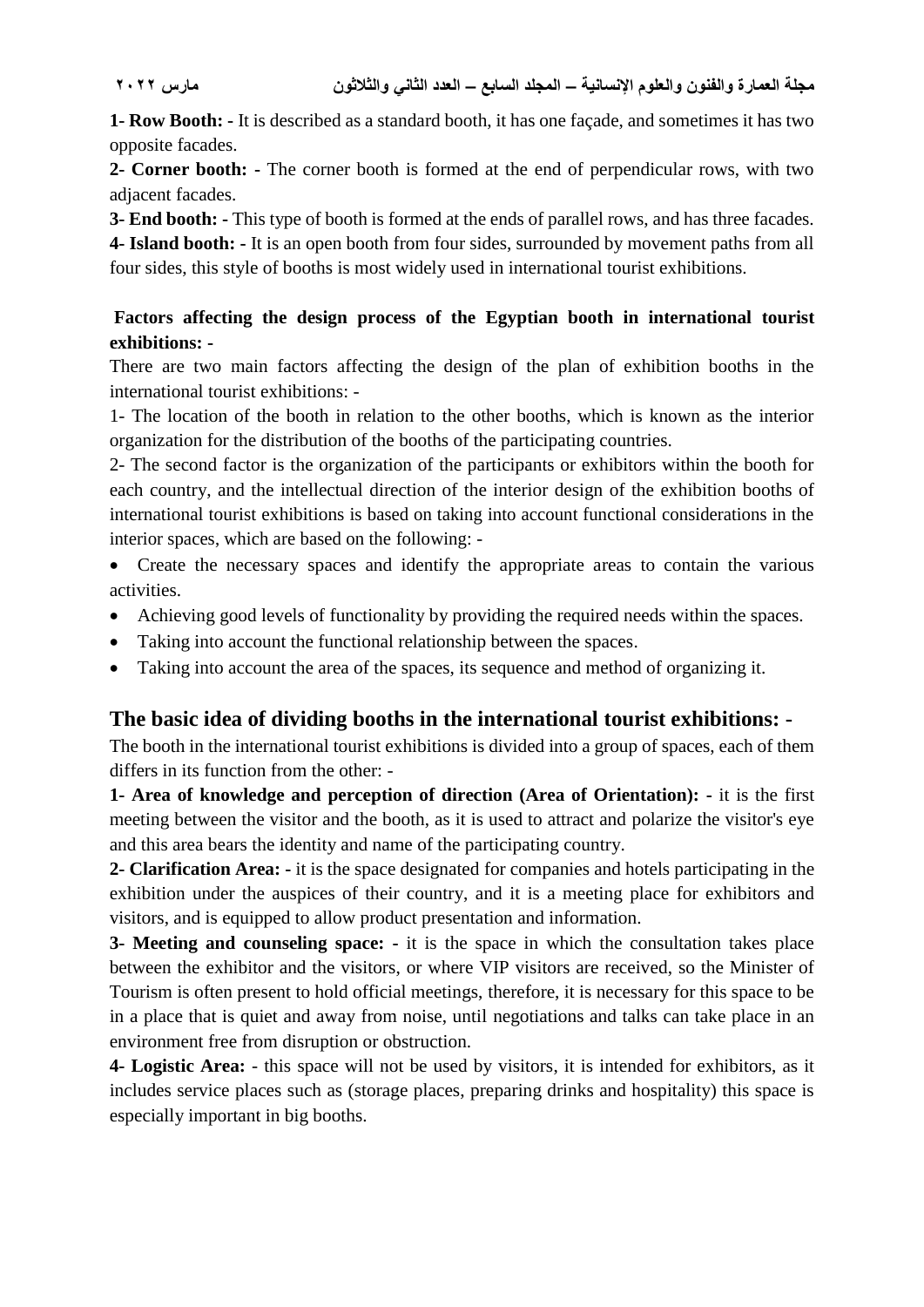#### **The interior design elements of exhibition booths: -**

The executing agency for the interior design works of the Egyptian booth in international tourist exhibitions adheres to the requirements and standards set by the organizers and management of exhibitions. Which includes (ceilings, walls, floors, lighting, sound systems, electronic equipment). This is on the mandatory side of the organizers and management of exhibitions, but on the design side, all interior design elements must share the design process to achieve the following characteristics: -

**- Functional: -** which is represented by the human sensory demands in terms of scale, shape, visual comfort, orientation of movement and connection of spaces with a study of the nature of the psychological aspect of the visitors and their behaviors in the space and the effect of different spaces on them.

**- Stability and construction methods: -** It is necessary to achieve the stability and durability factor in the construction system used to implement the components and elements of the booth.

**- Aesthetic value: -** this value that consists of the integration of the elements of composition by studying ratios, repetition, rhythm, contrast, others, all of them related to the psychological construction of the human being, and it is also considered as symbolic factors based on expressions acquired by certain forms in certain situations.

**- Identity: -** authentic Egyptian art bears the features of our Egyptian identity, where, the identity in its meaning carries what is related to culture and the environment that interacted with human and shaped his customs and beliefs, so the art of ancient Egyptian civilization is the truest expression of the identity of "Egypt". So, Visitors of tourist exhibitions do not need to ask about the location of the Egyptian booth inside the spaces of the tourist exhibitions, because it is enough to borrow an artistic element of the arts of ancient Egyptian civilization to indicate the location of the booth and to gain its identity.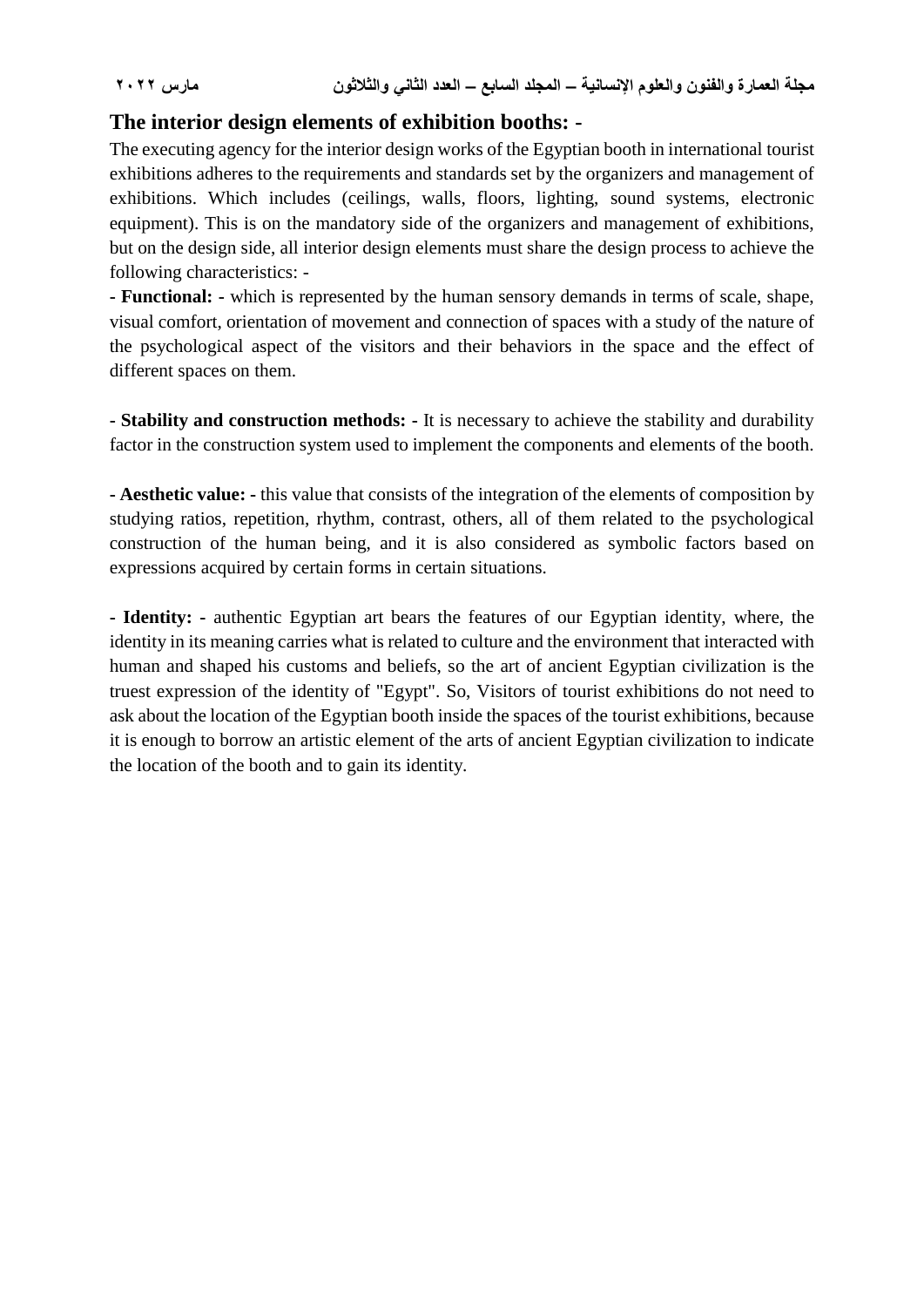#### **A proposed model for the design of the Egyptian booth in (EIBTM) exhibition: -**

**Design idea: -** benefit from the structural shape of the mass of temple which is characterized by the straightness of the lines, and the coronation from the top with the a



Distinctive Egyptian cornice slanted outwards and inspired by palm fronds.

**fig. (3) The Structural of " Edfu" temple in right and " Philae" temple in left**



**fig. (3) shows construction of the design idea for the Egyptian booth in the "EIBTM" exhibition through Sketches, where the interior designer tries to crystallize his vision and internal sense of the subject, and that is one of the stages of the design process for the Egyptian booth in the international tourist exhibitions.**



**fig. (4) shows the proposed model for the Egyptian Pavilion at (EIBTM)**

## **Results**

1- The successful design process of the Egyptian booth in international touristic exhibitions is based on the conscious and careful vision of the designer in taking into account the functional aspects, in addition to the aesthetic values of the components of the booth.

2- The clear methodology of the design of the Egyptian booth in international touristic exhibitions is based on fulfillment and achieving the following elements: (functional - durability and stability - aesthetic values) in addition to highlighting the Egyptian identity gained from a good understanding of dogmatic philosophical thought, which is the main engine of the arts of ancient Egyptian civilization.